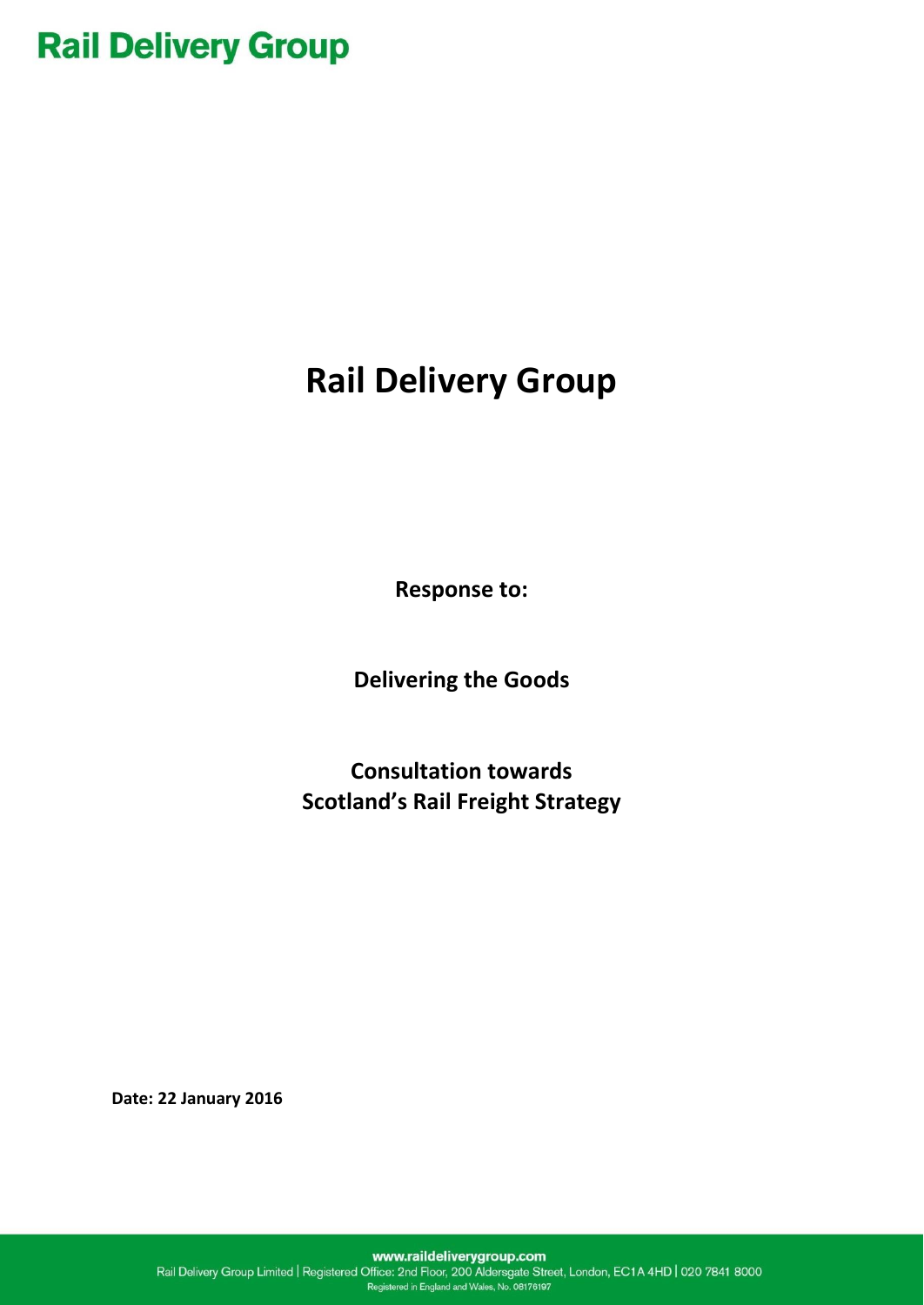## **Rail Delivery Group response to:**

## **Delivering the Goods**

## **Transport Scotland's Consultation towards Scotland's Rail Freight Strategy**

Name: Elizabeth de Jong Organisation: Rail Delivery Group Address: 200 Aldersgate Street, London EC1A 4HD

Business representative organisation

The **Rail Delivery Group** (RDG) was established in May 2011 to lead the industry in delivering a higher performing, more cost effective and sustainable rail network for Britain's rail users and taxpayers.

The RDG brings together the chief executives of passenger and freight operator owning groups with Network Rail. RDG develops policies, strategies and plans for the coherent management of the rail industry and advances the provision of a safe, efficient, high quality rail service for users and taxpayers.

The RDG mission is to promote greater co-operation between train operators (passenger and freight) and Network Rail through leadership in the industry and by working together with Government, the supply chain and stakeholders.

It is committed equally to the long-term health of the railway as well as the need to see improvement in the shorter term.

It does this by developing strategies for the industry to put into practice and by proposing solutions for policy makers to implement.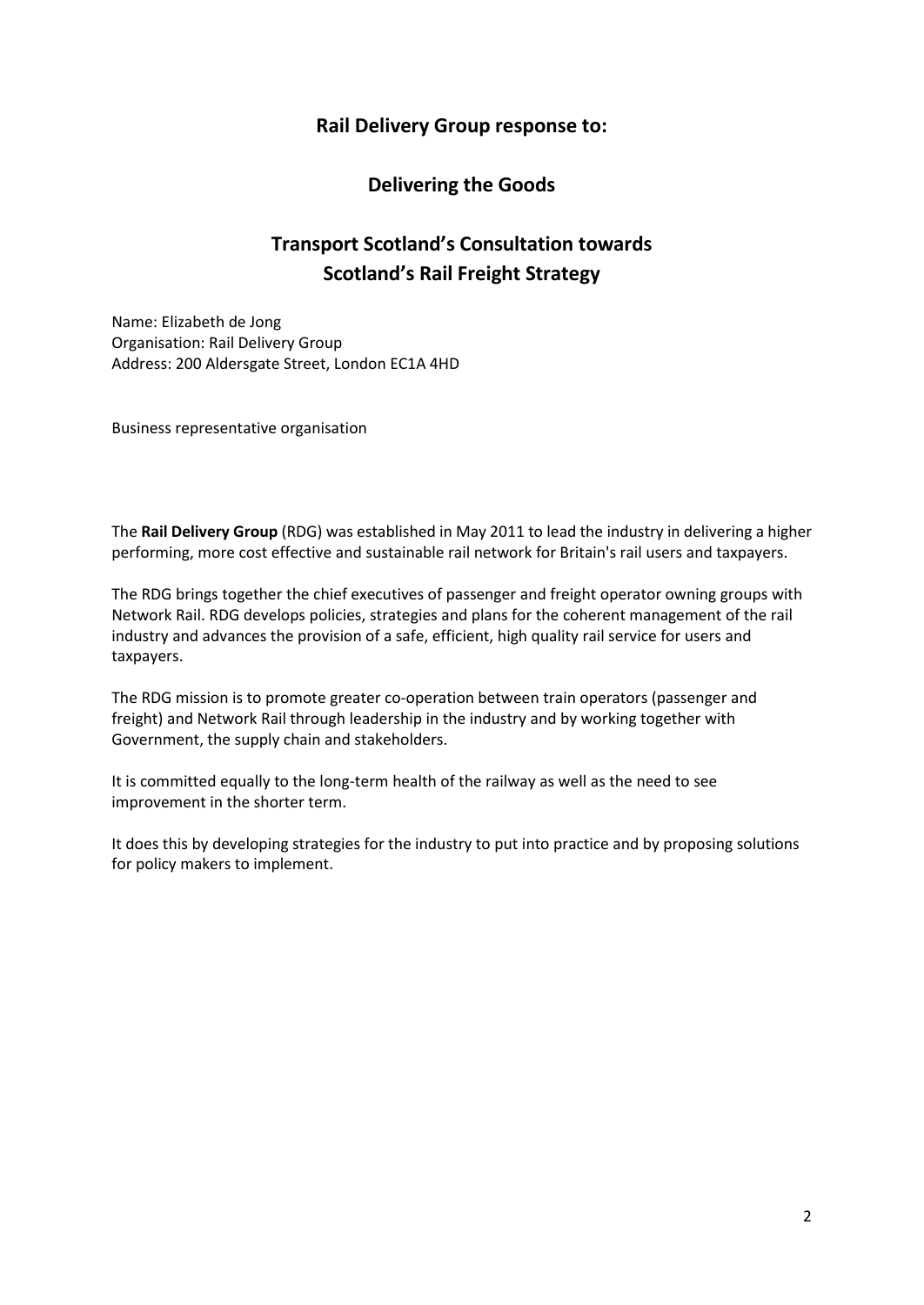## **Introduction**

As the UK's rail industry leadership group, the Rail Delivery Group (RDG) welcomes the opportunity to contribute to Transport Scotland's consultation on rail freight strategy.

With the decline of traditional rail freight traffic such as coal and steel, rail freight in Scotland is changing; opportunities for future growth will be in markets currently dominated by road haulage, which defines the context for the strategic debate. This will be a major challenge for the rail industry, for rail freight's customers and for the UK and Scottish Governments as the benefits of growth in rail freight can only be delivered by all parties working together and with greater policy consistency across different transport modes.

At present, rail freight in Scotland is not realising its full potential – yet there are multiple benefits to be secured from substantial modal shift from road haulage to rail, including:

- supporting economic growth and resilience and greater choice for industry in the face of road congestion and long-term energy uncertainty;
- meeting Scotland's challenging climate change targets, as rail freight typically generates only a third to a quarter of CO2 emissions of road haulage per tonne-mile;
- improving public safety, as rail freight has a vastly better record than HGVs, which are disproportionately involved in fatal accidents;
- reducing the heavy trunk road maintenance burden imposed on the Scottish Government transport budget by the biggest lorries.

Current policy and financial regimes do not adequately reflect rail's contribution to these public policy objectives, and one result of this is that there is not a level playing field between rail and road.

A further fundamental issue is the need to recognise and address the gap between the long-term nature of rail investment and the ongoing dominance of short-term contractual arrangements in transport and logistics. This will require a consistent multi-modal strategy and associated policy measures.

The rail industry, existing and potential rail customers, and agencies in the public sector (both Scottish and UK Governments, as well as Regional Transport Partnerships, Local Authorities and development agencies such as Scottish Development International, Scottish Enterprise and Highlands & Islands Enterprise) will need to work together – using all the potential policy levers at their disposal – to realise the strategic commercial and policy benefits of rail freight.

This response is structured in three parts: general observations about the value and characteristics of rail freight, and responses to the specific questions in the consultation.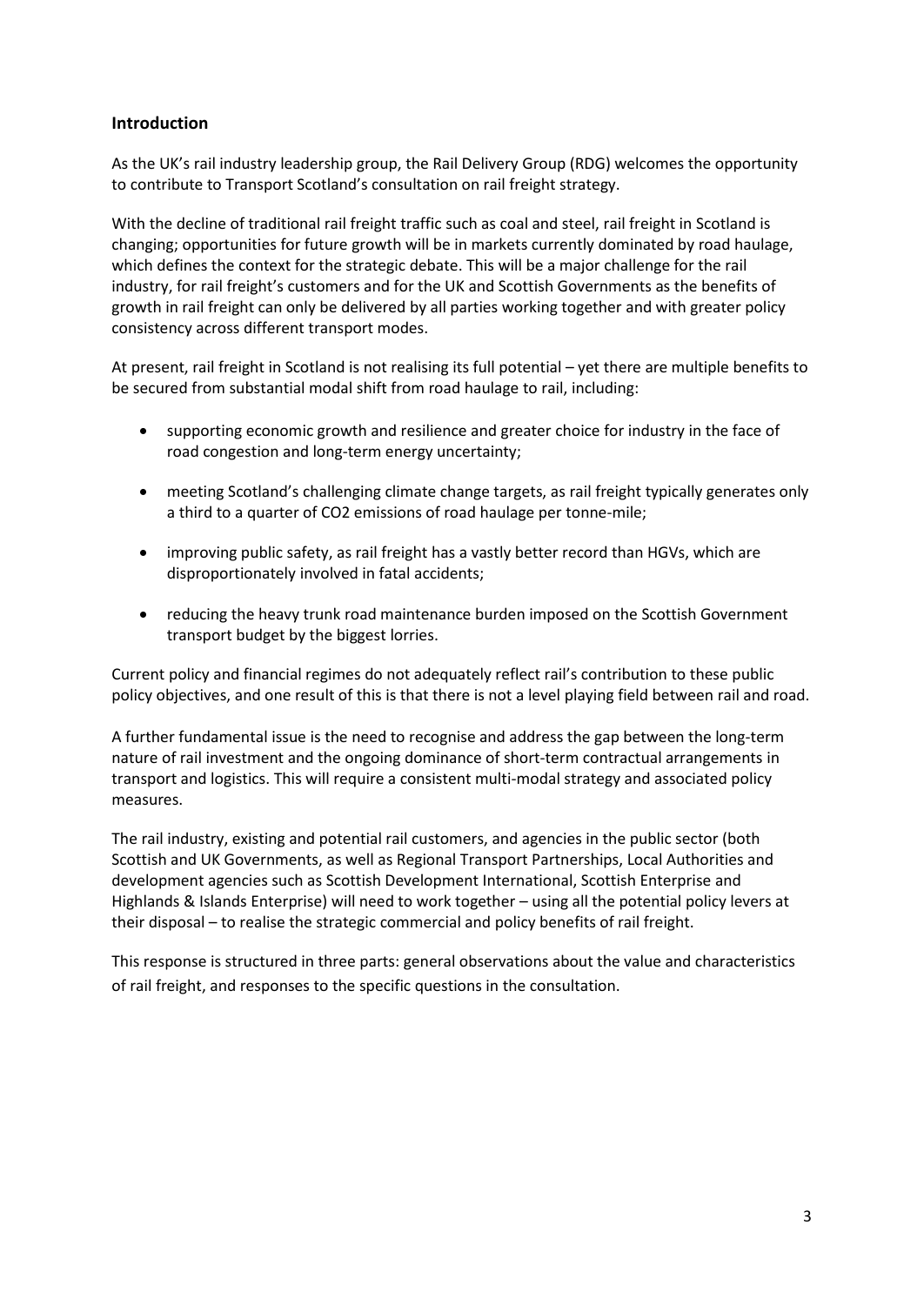## **The Value of Rail Freight**

Recent work by RDG<sup>1</sup> has highlighted that rail freight generates over £1.5bn of economic benefits for the UK every year through a combination of improved productivity, reduced congestion and wider environmental benefits. It is vital for the competitiveness of the economy and is an intrinsic part of everyday life in the UK.

Rail freight transports goods worth over £30bn pa, moving over 25% of the containers entering the UK and underpinning industrial sectors such as power generation, construction and steel. Rail is also a key supplier to UK manufacturing sectors such as the automotive industry and a major supplier to Network Rail and other Infrastructure Managers.

Rail freight has transformed itself since the mid-1990s into a competitive and vibrant industry, recognised by the former CEO of the Office of Rail & Road as "the most transformed sector in the rail industry". Total volumes increased by over 80% from 13.5bn net tonne kilometres in 1995 to 24.4bn net tonne kilometres in 2013-14.

The sector is changing as the UK economic base itself shifts, with reductions in traditional rail freight markets such as moving coal to power stations - where Governments' environment and other policy choices are driving conversion to biomass, renewables and other forms of electricity generation. Alongside this is an increase in the volume of containers moved for the growing retail/consumer sectors. Continued rail freight growth will increasingly focus on the retail, construction and international sectors reflecting the ongoing developments in patterns of economic activity.

This will have geographical as well as sectoral implications, as areas with high concentrations of population will become increasingly significant for rail freight. Ensuring sufficient usable rail capacity is available to allow rail to compete with road will be more complex than ever over the next decade.

Rail freight is an intensely competitive industry, both within the mode and with road transport in particular. This strong competition has driven efficiencies, lowered prices to customers and reduced the costs of operation. The drive for longer and heavier freight trains is one example of how this has been achieved. In the decade after 2002/3 the number of freight trains on the network reduced by over 33%, whilst volumes increased by 17% - this meant, while taking the distance travelled into account, that every freight train operated on the network increased its payload by over 50%.

These competitive pressures will continue to act, and the sectors offering the most volume potential for future rail growth are also those with the strongest price and service competition with road transport.

Intrinsic to continued rail freight growth and development will be continued private sector investment. Investment in rolling stock and facilities by freight operating companies (FOCs) has already occurred - over £2bn has been invested by FOCs since 1995.

To support this investment and deliver wider government strategies, over £500m has been invested by Governments (including EU funding) in CP4 on freight specific network enhancements, and a further £230m has been allocated for CP5 freight-specific network enhancements by both the UK Government and Scottish Governments.

Freight customers and supplier, including ports and terminal operators, have also invested heavily in rail freight facilities – including over £250m in the last decade on port-related rail infrastructure

1

<sup>&</sup>lt;sup>1</sup> See http://www.raildeliverygroup.com/files/Publications/2015-02 freight britain.pdf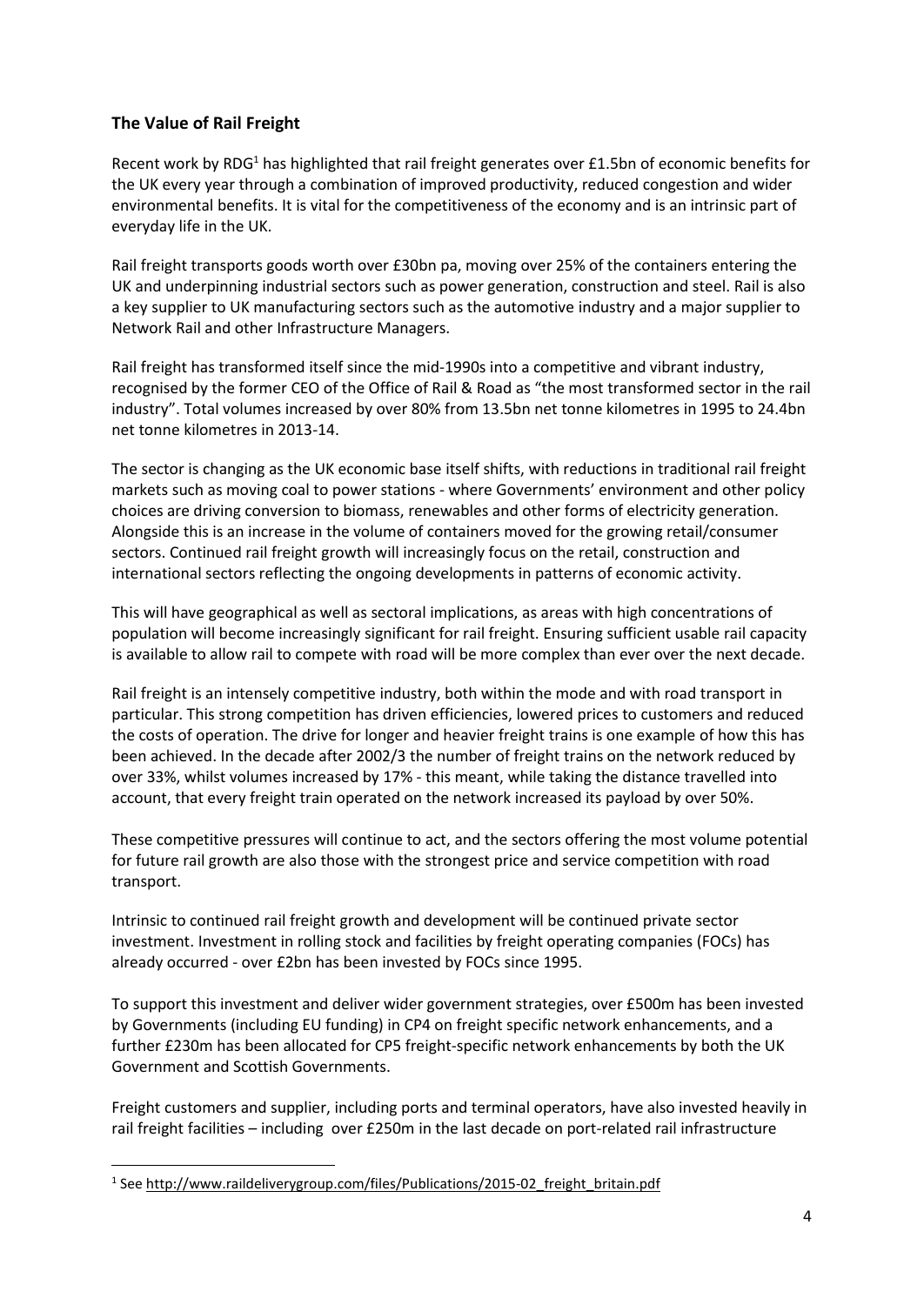alone. Investment in new rail-connected warehousing and terminals is critical for future freight growth.

Ensuring the private sector has the confidence to continue to invest to support rail freight - and rail freight growth in particular - should be a key target for government.

Rail freight can move freight in greater volumes, more safely and reliably than road transport. Each freight train removes up to 75 HGVs from the UK's roads. Without rail freight over 7.5m additional road journeys would have been required in 2013/14. Transporting freight by road reduces CO2 emissions by 76% compared to road.

## **Characteristics of Rail Freight**

As already stated, rail freight is a wholly private sector activity determined by customer and market needs. In this respect it is different to passenger rail, and rail freight has a very different, less direct, relationship with Governments, funders and other bodies as a result.

Rail freight operates in *response* to specific customer demand - a key distinction from passenger where services are planned in the context of current and anticipated demand. Some trains are customer-specific rather than multi-customer - so if a customer does not require a service on a particular day or week it will neither be scheduled nor run. Rail freight's use of rail capacity is therefore often very different to that of passenger operators.

Rail freight is a nationwide, international business. It does not correspond neatly to railway operational, funding or political boundaries. This is important as it can be easy to misunderstand the complexity and difficulty this can cause national operators such as FOCs.

Most rail freight services operate across at least two, and often more, boundaries; an intermodal train from Felixstowe to Coatbridge using the cross-country Felixstowe to Nuneaton route travels across four Network Rail Routes.

Freight is often not visible as a priority within the rail industry – with rail freight accounting for only 4% of train numbers and 8% of all train miles, rail freight may not seen as a priority when developing strategic plans and objectives for the industry.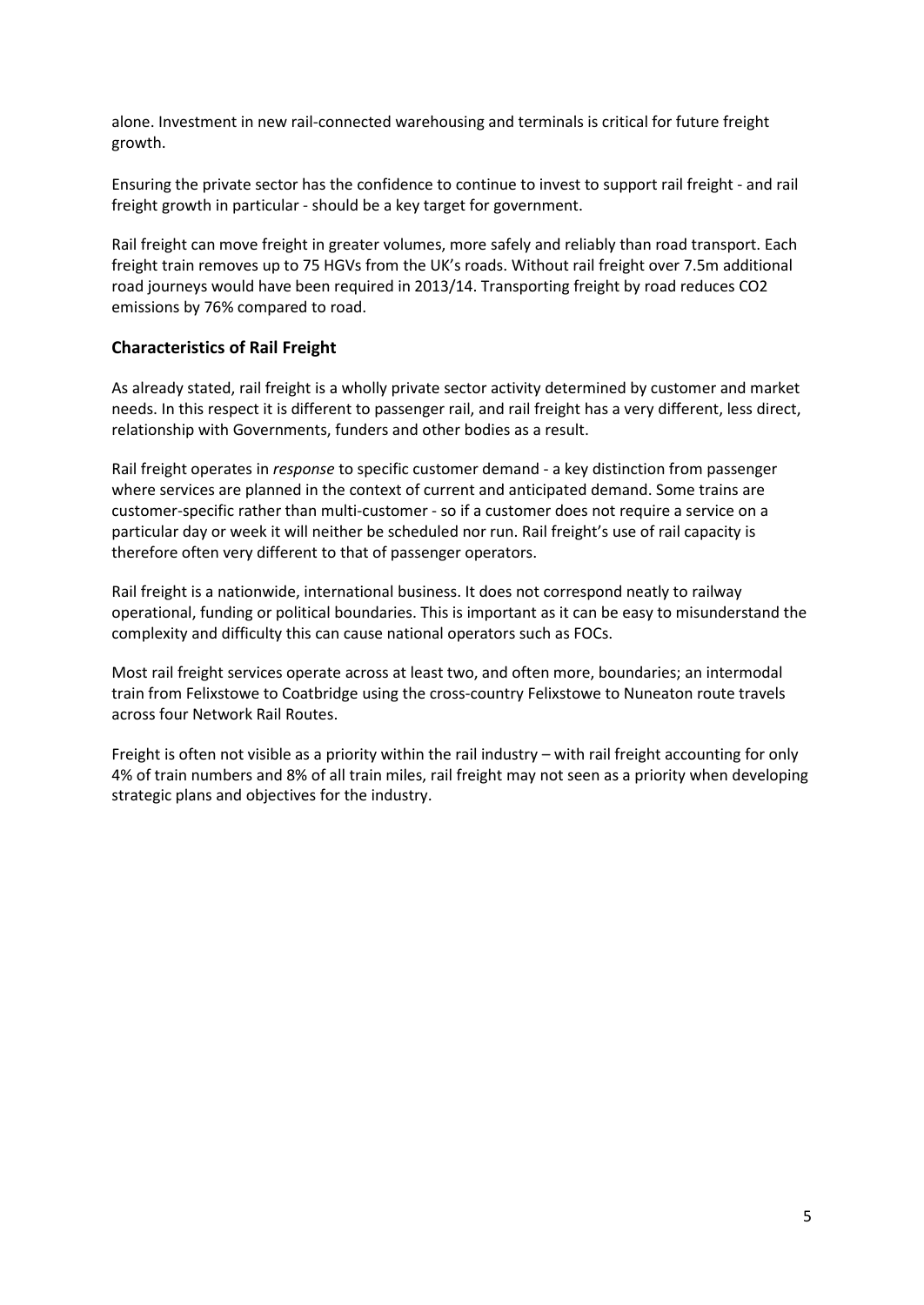## **Responses to the Consultation Questions**

## **1. The Vision For Rail Freight In Scotland**

The RDG supports the vision for rail freight in Scotland.

Rail freight can continue to play a major, and has the potential to play a greater, role in a sustainable Scottish economy, as set out in the vision section (Chapter 2) within the consultation document – but only if a more level playing field with road haulage is created.

## **2. Market Opportunities**

Chapter 4 of the consultation document covers most of the sectors which provide opportunities for growth.

An advantage enjoyed by Scottish industry is that many of the transits to markets and from supply areas involve long hauls which are likely to favour rail as a trunk mode. However rail freight also needs to be carried in sufficient volume to be cost-effective, and there are relatively few opportunities for single customer whole-trainload opportunities within Scotland. As a result of the need to organise and operate multi-customer trains in many cases, the additional costs, timepenalties and complexity makes effective competition with road unattractive for many customers.

Where volumes are thinner, the impact of on-rail competition can create unexpected consequences. Customers and suppliers generally welcome the choice and impact on prices and service levels that have flowed from greater rail competition, but the result can also be the dilution of volume such that individual company economics become increasingly sub-scale and therefore vulnerable. Finding ways through these issues is vital to rail freight growth, especially north of the Central Belt.

## **3. The 3 Biggest Opportunities For Growth**

## **i) Market Opportunities**

#### *Intermodal*

The current non-bulk rail business is dominated by the movement of containers or swapbodies. Collectively referred to as "intermodal business", this is the now the largest rail freight sector and has grown steadily over the past forty years. The current planning forecasts for rail freight, contained in the Long-Term Planning Process's Freight Market Study, which was developed in consultation with UK and Scottish governments, and endorsed by the Office of Rail and Road, project that intermodal has the potential to grow by an average of 2.9% until the mid-2040s.

Intermodal is generally recognised as having three components;

- the movement of containers to and from the key Deep Sea ports of the UK (eg Felixstowe and London Gateway) where the world's largest container ships make UK calls as part of global distribution patterns. This is usually referred to as Deep Sea Intermodal;
- the movement of containers and swapbodies to and from continental Europe via the Channel Tunnel, usually referred to as Channel Tunnel Intermodal; and
- the movement of containers and swap bodies between UK terminals/ Strategic Rail Freight Interchanges, usually referred to as Domestic Intermodal.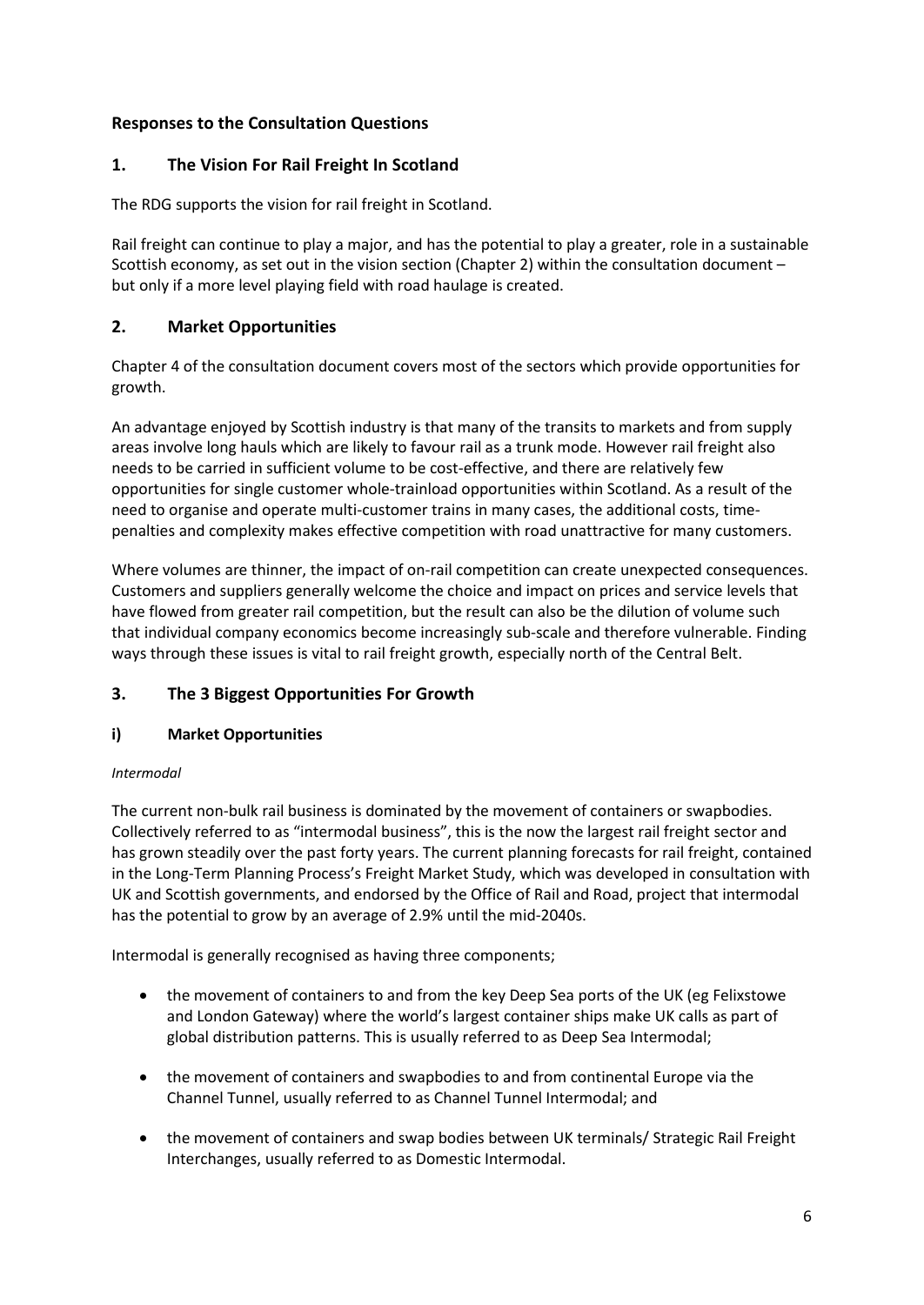The distances between both the Channel Tunnel and the key UK Deep Sea ports are such that rail is usually an option for both Deep Sea and Channel Tunnel flows. A particular development of the past decade has been the development of significant services in the Domestic Intermodal markets.

Relatively few customers have their own rail sidings and there is therefore often a road delivery/collection leg at (at least) one end of the transit. This has a significantly negative effect on the costs of using rail.

Therefore all three components have significance for Scottish rail freight, even if the issues to be addressed and solutions needed may differ. Common to all three components are:

- the need for suitable rail infrastructure, including Strategic Rail Freight Interchanges. If road legs can be avoided by delivery direct to the warehouse or site, then the economics of rail can be transformed;
- the need for aggregation of volume to fill trains in both directions on a regular basis to control risk. A feature of Scottish Intermodal business is the involvement of a small number of terminal operators/aggregators who have developed such a role for some business. However, for Intermodal to grow strongly, such roles are likely to need to be enhanced.

#### *Forest Products*

The volume of Forest Products produced in Scotland means that it has to be considered as a potential market; regional and local concerns with the environmental and societal impact of timber road movements suggest that this might be a good case study for addressing some of the level playing field issues. Historically, rail has moved timber, but little if any of the 7mt of timber harvested or products produced per annum in Scotland moves by rail. Issues to be addressed include:

- the economics of moving a product with such a low intrinsic value;
- provision of suitable rail heads at locations that are close to areas of production, recognising that such locations change frequently, and the need for conventional private siding connections at key mill locations;
- the complexity of finding commercial solutions that will result in the necessary aggregation of volume; and
- the need for cost-effective rail solutions. An example has been the time taken by Network Rail to trial innovative methods such as the Non-Intrusive Crossover System (NICS), which potentially offers much shorter lead-times for completion than conventional connection. Potentially this might offer an opportunity for the timber market in its ability to be readily re-located to emerging harvesting areas.

#### *The Whisky Industry*

Scotland's exporting economy is dominated by whisky, and rail plays a major part in moving containerised loads of bottled spirit from Central Scotland to the UK's major Deep Sea ports for export. However, road transport dominates almost all other movements, including inward movement of raw materials such as grain and the movement of spirits from North of Scotland distilleries to Central Scotland maturation plants.

The 2013 *"Lifting the Spirit"* trial whisky train service from Elgin to Grangemouth demonstrated that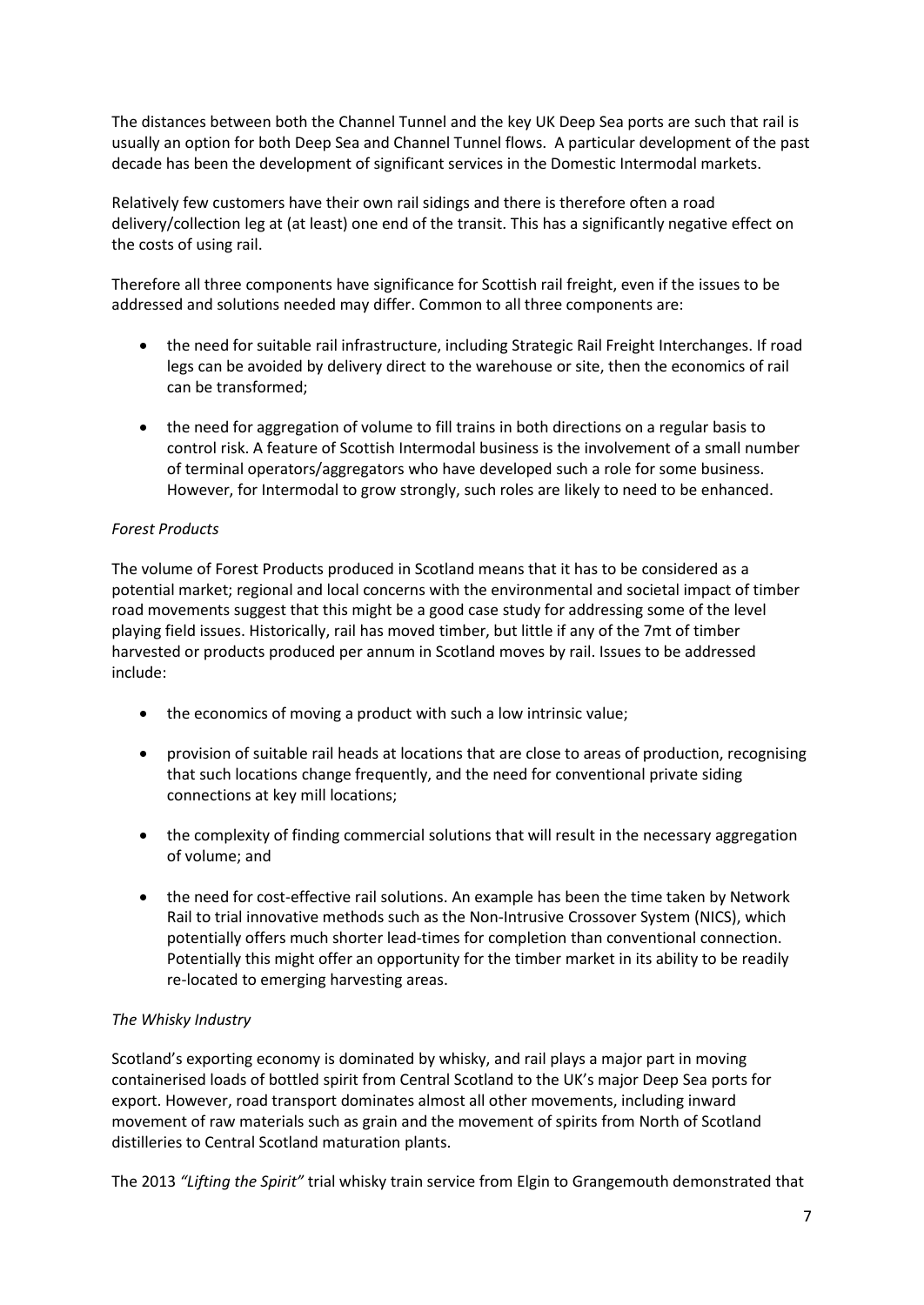rail has the potential to secure a significant modal switch and reduce congestion on roads such as the A95 and A9.

However the trial has not yet led to any significant rail business development, demonstrating that more needs to be done to give customers the confidence and incentive to switch modes. These include the willingness and ability to give commitment and medium term contracts to enable necessary rail investment and development, the need to develop suitable rail infrastructure and terminals and the need to find commercial mechanisms to ensure sufficient regular volume.

## **ii) Product Opportunities**

## *Channel Tunnel Services*

When the Channel Tunnel opened in 1993, there was strong anticipation that services to and from Scotland would play a big part in the new international traffic market. In part, this reflected the importance of Scottish traffic to the previous Train Ferry services. Subsequent history has been variable, with changes to the industrial base in Scotland and periodic crises of confidence in the Channel Tunnel product due to migrant issues leading to the current position where there are no direct international services to/from Scotland via the Channel Tunnel.

There remains commercial interest, but it might be necessary for structural support to underpin any renewed attempt to develop this market due to the strength of short sea shipping.

## *Urban Logistics*

A growing area of development is urban or city logistics – the movement of consolidated loads for retail outlets, often in roll cages, which are delivered by rail to a distribution point in a city or town for "last mile" delivery, often by sustainable forms of transport. This is a young and developing market, but provision of suitable terminal infrastructure (perhaps at large passenger stations) and planning support will be vital.

RDG would support a study into the supply chain for the consumer market in the Central Belt, including how consumer goods are delivered into the cities and how waste is taken out.

## *Conclusion*

None of these potential markets or products are new, and some of the reasons that rail does not feature in their current logistics arrangements are understood. However things change and RDG agrees that it is timely for in-depth reviews of each of these opportunities to be undertaken.

## **4. The Three Biggest Challenges to Growth**

## **i) Lack of a Level Playing Field:**

There are numerous structural and policy differences between rail and road freight operations; not all of these are within the responsibilities of the Scottish Government, but all need addressing to allow rail freight to compete more fairly. These include;

- The difference in Licencing and Taxation regimes:
	- o Rail freight has more onerous requirements for Licencing, and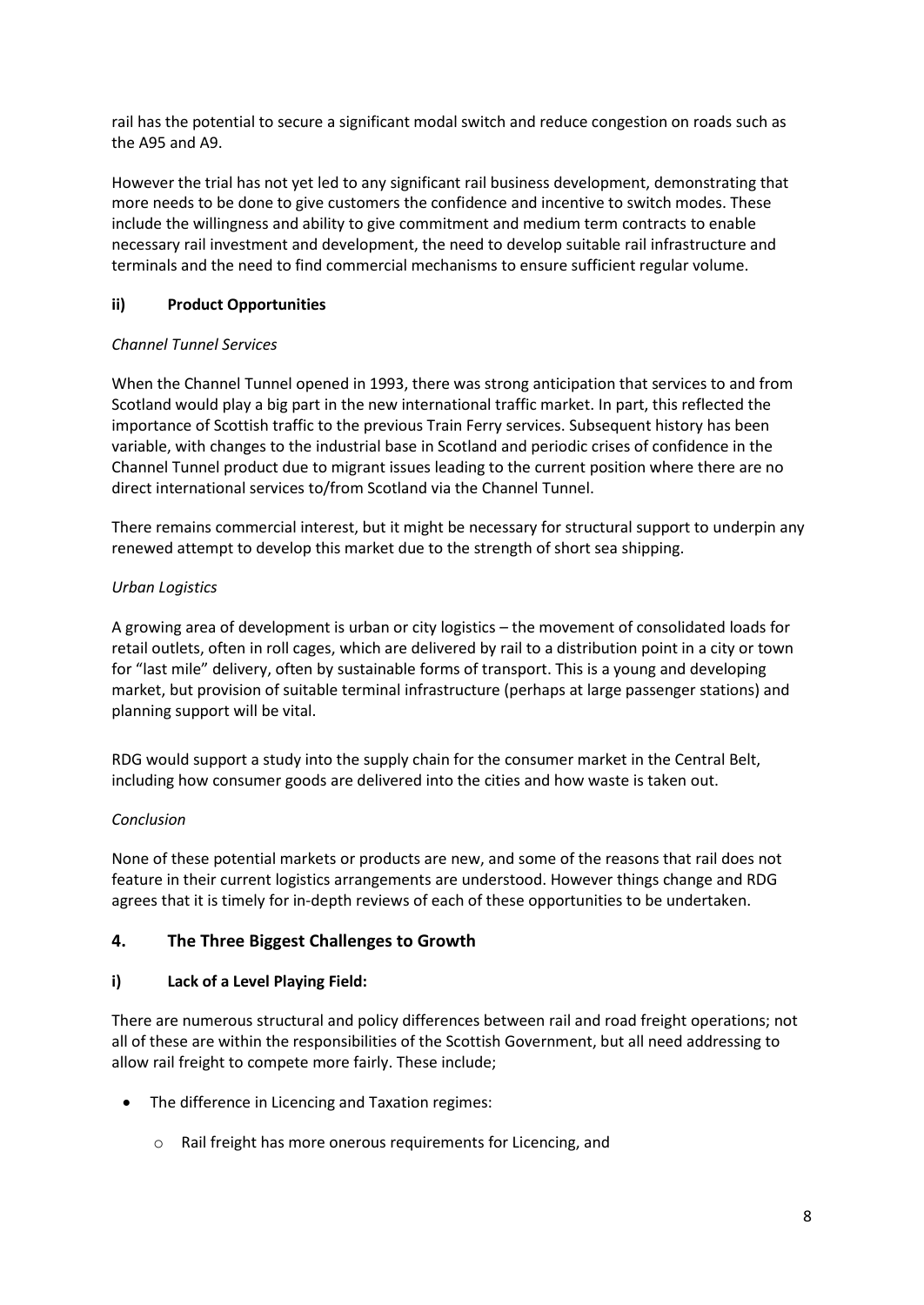- $\circ$  the Track Access Charge regime is exponentially more complex than the road VED/fuel duty regime.
- $\circ$  Road hauliers do not have any equivalent of the quinquennial rail price review process.
- Rail access charges, which are designed to cover the marginal infrastructure costs for freight in all cases, and an element of fixed costs in some. No such requirement is placed on road transport, despite clear evidence of the failure of the vehicle taxation system to properly reflect the very heavy damage done to road surfaces by the biggest lorries.
- Road damage rises steeply with axle weight, and is widely acknowledged to be proportional to the fourth power of the axle weight. This means that doubling the axle weight increases road damage 16 times, and in the case of the heaviest (44-tonne) trucks – the main competition for rail freight – HGVs are up to 160,000 times more damaging to road surfaces than the smallest vehicles. The vehicle taxation system does not reflect this massive disparity, so the biggest trucks are in effect being cross-subsidised by smaller trucks and cars.

RDG acknowledges that vehicle taxation is not a devolved responsibility of the Scottish Government, but investment appraisal processes for road and rail infrastructure schemes investment appraisal adopts a neutral, cross-modal approach wherever possible – the difference in treatment between the A9 upgrade and the Highland Main Line upgrades being cases in point.

## **ii) Infrastructure**

Rail freight cannot grow without sufficient and suitable rail infrastructure, both on the main network and in the shape of connections and terminals for loading and unloading goods.

In general terms, the nature of the mainline rail infrastructure in Scotland is such that the guiding principles of the UK government's Strategic Freight Network are difficult to apply – especially north of the Central Belt. This reflects both history and economic geography. The practical impact of this is that it becomes harder to achieve successful rail economics with the train size, wagon loading gauge and capacity restrictions that exist on the network. Restrictive loading gauge issues (essentially container height and width capability) directly impacts on rail's ability to compete in one of the key growth markets, as innovative wagon solutions typically impose payload/length ratio downsides that impair the comparative economics.

As well as network infrastructure, sufficient suitable terminals are needed. The principal challenges are the cost and timescale to effect connections to the mainline railway, and the ability of the terminal developer to attract sufficient volume to maintain the terminals as an economic concern.

The nature of rail infrastructure is such that it will continue to be a key task for Governments to fund major infrastructure changes to allow rail freight to develop and to help level the playing field with road haulage. Capacity improvements, electrification and loading gauge clearance will make an enormous difference to rail's ability to compete.

Integrating planning for freight with the wider strategic development of the network is critical, and the RDG will work with Scottish Ministers to support long-term strategic planning, building on the current Route Study. Ensuring that freight's economic and wider benefits are taken into account when planning both the industry and spatial development can improve the financial and business case for investments that benefit the whole network.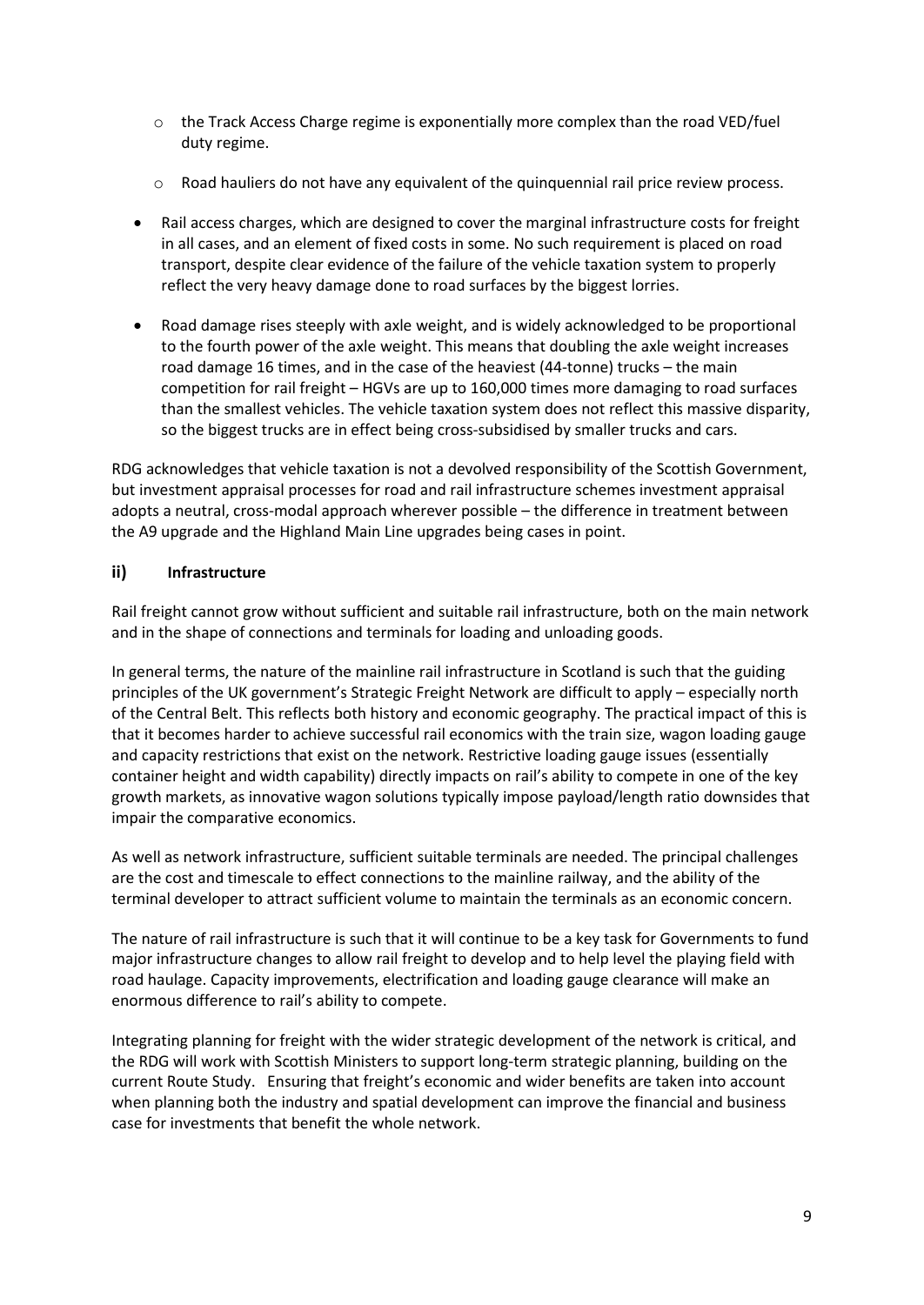## **iii) Planning Regimes**

Allied to infrastructure strategy are strategic, as well as local and regional planning regimes. The National Planning Framework 3 (NPF3) process was unbalanced in its treatment of rail and port developments, and the final NPF3 document contained no rail freight National Developments, while sea freight secured three. We are hopeful that the NPF4 process will address this.

Local and regional planning regimes are important for rail terminals. Only a limited number of manufacturing and industrial sites in Scotland are directly rail-connected (usually in the bulk and semi-bulk sectors such as coal, oil, cement and steel) There are a more limited number of terminals/ locations with the capability to handle unitised traffic either in conventional wagons or containers/ curtain-sided swap bodies sitting on rail wagons.

The possibility of future direct rail connection to existing or planned major industrial sites along rail corridors needs to be carefully protected. This cannot be done by the rail industry alone – although Network Rail does have a limited portfolio of 'Strategic Sites' in its ownership. Currently underused or unused freight facilities or capacity - if necessary issuing clear guidance to Network Rail.

Existing and potential manufacturing and processing sites in private ownership along rail corridors across Scotland need to be identified through rigorous strategic analysis, and a suitable method of protection put in place by government. In addition, sites around major rail hubs should be protected for the next generation of Strategic Rail Freight Interchanges and Regional Distribution Centres. Preferably directly rail-connected, these would transform rail economics.

Local Authority Development Plans are also important. It is vital that the Scottish Government helps ensure that an appropriate balance between local and national issues is maintained. On occasion local opposition to rail freight development (usually on the grounds of noise or nuisance) hinders developments that would deliver wider economic, social and environmental benefits.

Development agencies – such as Scottish Development International, Scottish Enterprise and Highlands & Islands Enterprise are also central to the process. Where manufacturers and processors are locating or relocating at a site along a rail corridor, it is of the utmost importance that rail is considered at a very early stage.

The £30m Scottish Strategic Freight Network Fund has provided a welcome focus for investment, and this targeted funding needs to continue in future Control Periods – and at a higher level of spending – if the designated network is to achieve the desired capacity and capability. It will also be important for Transport Scotland to press the DfT for investment in rail infrastructure in England to be aligned so that cohesive outputs for freight can be delivered.

## **5. The Role Of The Scottish Government**

The Scottish Government has a key role in:

- promoting the benefits of rail freight and the value placed by Government on there of rail freight in supporting the economy of Scotland;
- ensuring that the Strategic, Planning and Policy frameworks address the issues set out earlier in this submission and that a level playing field is provided. The more a level playing field is provided, the less other intervention by Government will be needed as market-based solutions will become easier to implement;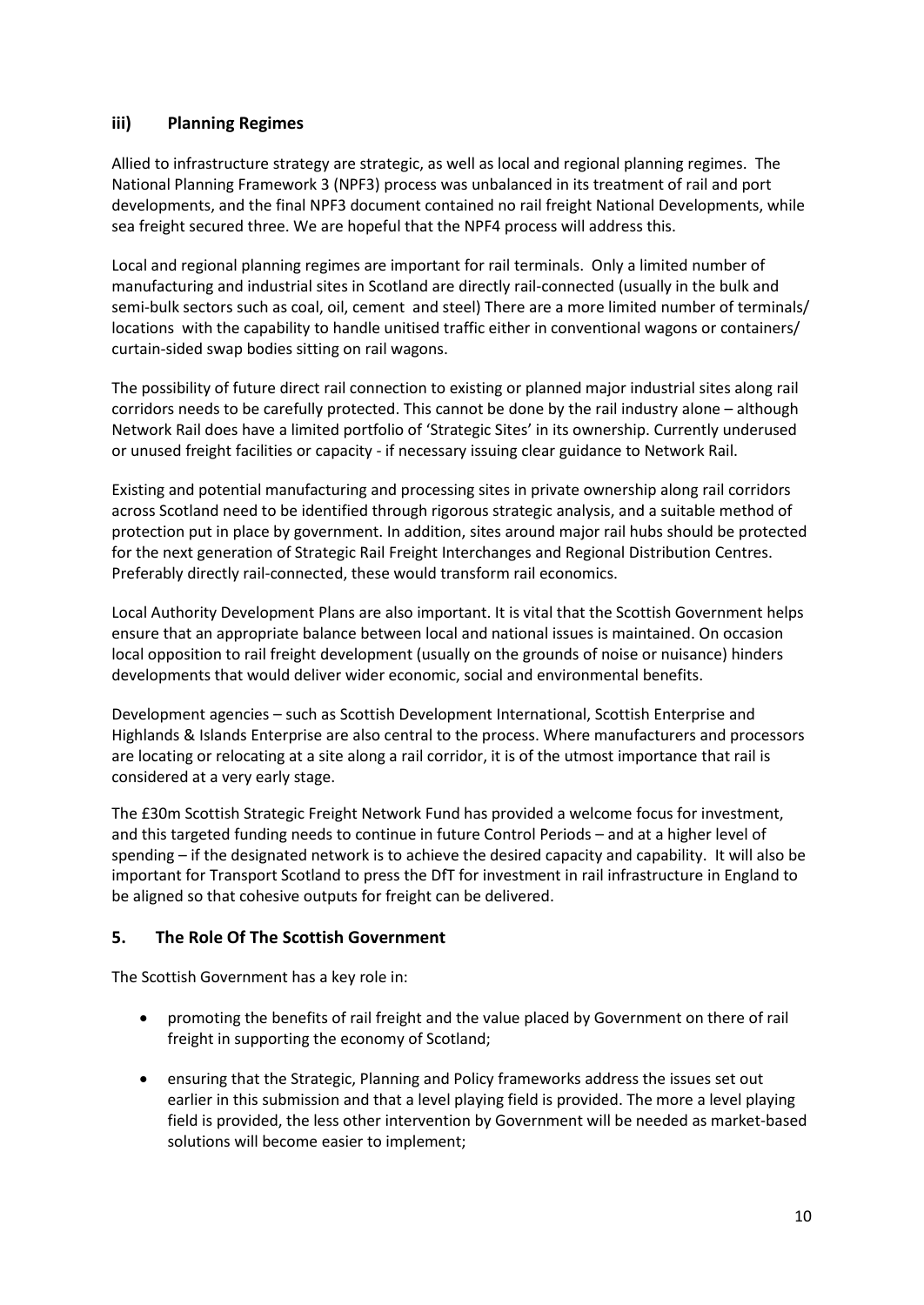- developing a Scottish Strategic Freight Network aligned to the UK model, but perhaps having differing characteristics where the economic geography dictates - e.g. north of the Central Belt. This can provide a consistent framework for infrastructure planning for Government, local and regional bodies, and Network Rail;
- ensuring that network infrastructure is funded and supported where necessary; and
- ensuring that an environment is created and fostered that will encourage investment, including capital grants where demonstrable environmental or economic benefit would be realised.

In addition, there is a need for structured approaches to address some of the issues and market failures outlined in this submission, including:

- how to put in place non-discriminatory frameworks that encourage collaborative working and strategic partnerships involving customers, suppliers, operators and other third parties that will:
	- $\circ$  aggregate volume of traffic to an extent that renders rail freight a viable option for shippers;
	- $\circ$  address the asymmetry of investment in long-life assets in markets that cannot (or will not) give suppliers contractual certainty to underpin capital investment; and
	- o minimise both cost and system risk.
- support research and innovation in developing new and better products, e.g. to reduce cost or improve reliability;

## **6. Creating A Stable Environment For Growth**

The RDG welcomes the actions suggested in Chapter 6 of the consultation, but it is important that any Guidance from the Scottish Government to the ORR (or other bodies) - for example on how it expects rail freight to be treated in charging reviews and elsewhere - must align with any Guidance from the UK Government and any other devolved authority.

As set out earlier, rail freight is a UK-wide, business operating in international markets and any complexity or cost arising from different structural solutions for rail in Scotland (for example as part of devolution) risks undermining rail freight growth and development.

The rail regulatory and charging regime needs to recognises the realities of the competitive situation for rail freight and in particular the need for simplicity, to reflect the way road haulage is allowed to operate. Rail freight is inherently more complex than road – partly due to the necessity of interface with an infrastructure authority (which has no parallel in road haulage) – and this complexity must not be exacerbated.

RDG would encourage Transport Scotland to work with the alliance in place between Network Rail and ScotRail to ensure that suitable incentives and safeguards are in place to grow and facilitate freight, as well as passenger, business.

RDG would also encourage Transport Scotland to work with the Department for Transport to ensure that, in the context of any further Network Rail devolution and the establishment of the System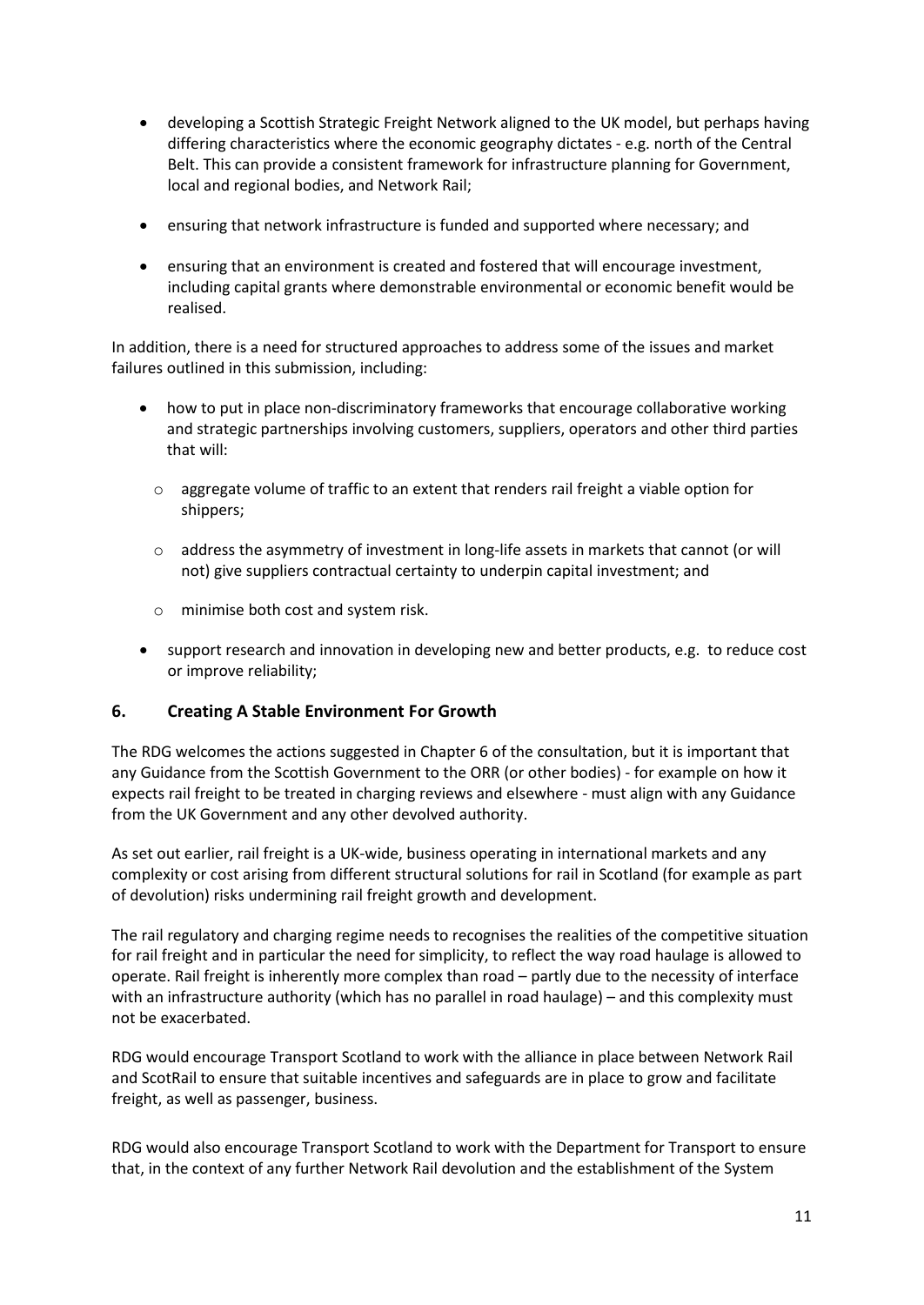Operator role, fair and effective measures are put in place to ensure that Anglo-Scottish freight can continue to develop and operate efficiently and effectively.

RDG supports the proposed approach to targets. Targets for delivery of agreed and funded enhancements (and their planned outputs) are appropriate, as is the current approach to setting outcomes targets for Network Rail on performance and network operation. It would not be appropriate for the Scottish Government to set targets for private sector activity in competitive markets, whether in the rail sector or industry in general.

However measuring the overall impact of the strategy (in terms of volume and success in driving modal shift) would be appropriate to inform future policy development, and RDG would welcome the Scottish Government expressing the benefits of rail freight more clearly.

## **7. Consultation Document's Suggested Actions**

Annex 1 of the consultation document sets out a wide range of proposed actions. In general RDG welcomes these, but they are numerous and potentially very resource intensive for both the rail industry and end customers.

To avoid unnecessary work, or even potential duplication, development of some of these options should be pursued when there is both greater clarity of both the Government's over-arching vision for rail freight in Scotland, and as much certainty as possible about the structure of the rail industry. In the context of the current Shaw review, and the potential for changes to structures and responsibilities, this is an important consideration.

The RDG is willing to support the Scottish Government to ensure that the implications of any evolution of industry relationships for Scottish domestic, cross-border and international freight – both in terms of supporting the strategic objectives and ensuring that the delivery landscape is consistent with Scottish Ministers' requirements.

Items with long lead times - for example in the context of technological innovation would benefit from development to be progressed as soon as possible.

The RDG strongly supports the continued alignment of the Scottish Government's work on rail freight policy with the concurrent work by DfT on developing their rail strategy.

## **8. Conclusions**

The Rail Delivery Group welcomes this well-timed strategy review from Transport Scotland, and wishes to support the Scottish Government through playing a leading role in ongoing discussions and initiatives, including those set out in the consultation document.

Rail freight has a potentially much greater role to play in meeting both commercial needs and economic and environmental policy objectives across both Scotland and the rest of the UK. Whether the challenges now faced by rail freight – as a result primarily of external circumstances – turns out to be a threat or an opportunity, will be critically dependent on the extent to which the industry, government and customers can work together to transform its prospects.